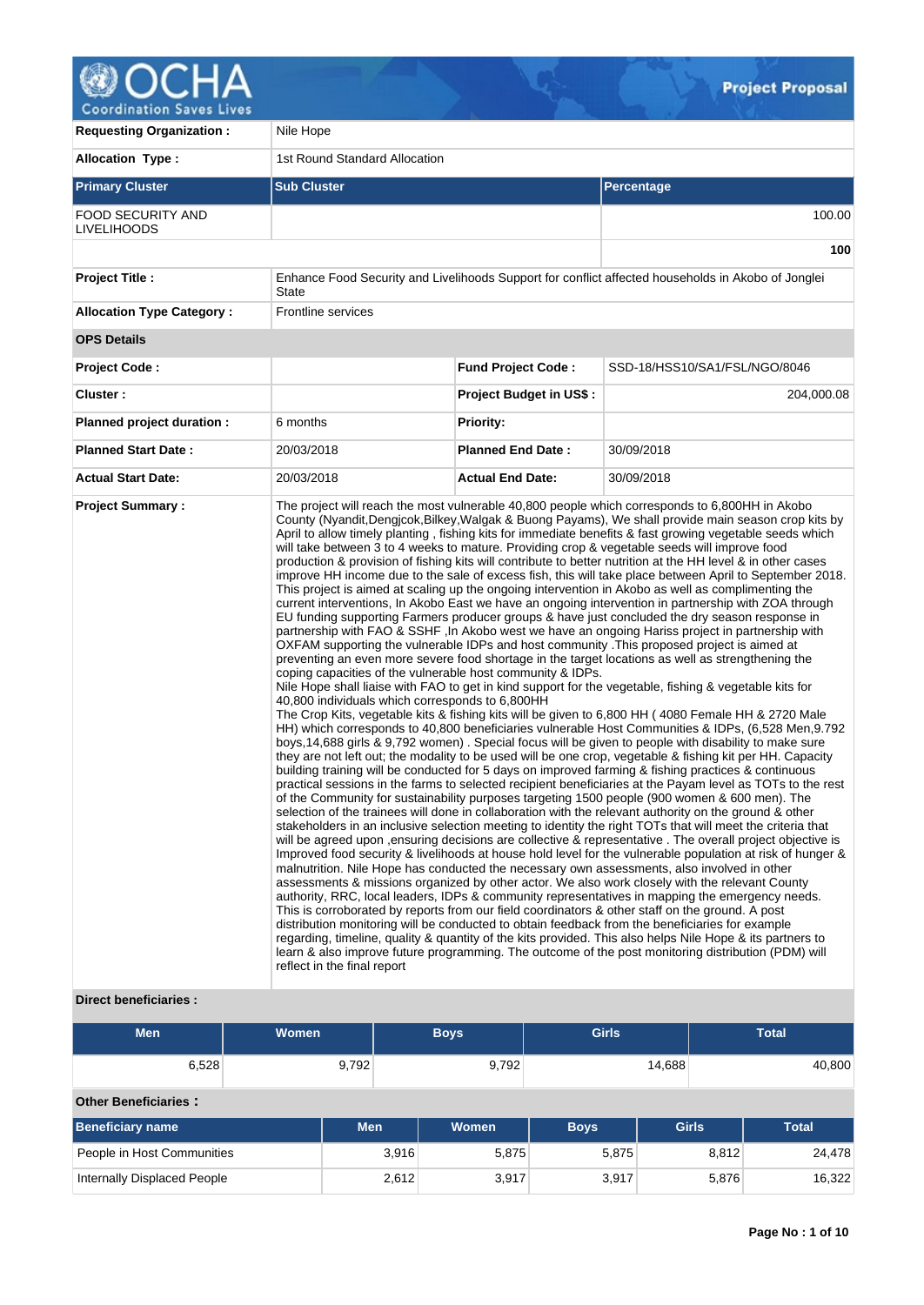## **Indirect Beneficiaries :**

## **Catchment Population:**

## **Link with allocation strategy :**

Nile Hope will distribute production inputs, Crop,vegetable seeds & fishing kits & offer capacity strengthening skills on improved farming & fishing practices to the affected population; this will enhance food production as well as fish production. This is aimed at preventing an even severe food shortage in the coming months of 2018 that can lead to loss of lives in line with the HRP strategic objective save lives, reinforce protection and support coping capacities of the most vulnerable, & also contributing to the FSL cluster objective 2 livelihood protection support to scale up further the provision main season cropping kits (seeds and tools) as well as fishing kits and vegetable kits to the most severely affected households.Nile Hope will also Seek to strengthen multi-sectoral approach to programming and effective provision of frontline emergency services across our diffrent sectors of Nutrtion,WASH,Health,Education and protection to ensure where possible all the indentified are addressed.

#### **Sub-Grants to Implementing Partners :**

| <b>Partner Name</b> | <b>Partner Type</b> | <b>Budget in US\$</b> |
|---------------------|---------------------|-----------------------|
|                     |                     |                       |

## **Other funding secured for the same project (to date) :**

| <b>Other Funding Source</b> | <b>Other Funding Amount</b> |
|-----------------------------|-----------------------------|
|                             |                             |

## **Organization focal point :**

| <b>Name</b>             | Title                                        | Email               | <b>IPhone</b> |
|-------------------------|----------------------------------------------|---------------------|---------------|
| Rahab Wanja Karanja     | Food Security and<br>Livelihoods Coordinator | wanja@nilehope.org  | +211955246439 |
| Mat Gai                 | Head of Programs                             | matgai@nilehope.org | +211956403720 |
| - - - - - - - - - - - - |                                              |                     |               |

# **BACKGROUND**

## **1. Humanitarian context analysis**

Continuous fighting in Greater Upper Nile region has led to massive displacement, the already vulnerable region is hosting high influx of IDPS running from the hot conflict zones (OCHA bulleting), and Food insecurity is extremely high in Akobo County (IPC November 2017). As the conflict enters its 5th year in 2018, the humanitarian crisis has continued to intensify & expands on a costly path for the people (VAM WFP report Jan 2018) with inflation reaching 183 per cent . The compounding effects of the widespread violence & sustained economic decline have further diminished the capacity of people to face threats to their safety & livelihoods.Continued economic decline has undermined people's access to basic resources. Akobo County has witnessed high influx of IDPs from the surrounding counties of Nyirol, Uror & few from GPAA where insecurity & conflict pushed most people to flee while others moved in search for water & pasture for their livestock. Akobo is among the counties in Jonglei where most people affected by conflict from Nyirol & Uror run to for safety. (REACH Dec, 2017) because it is strategically located along the river & since during times of uncertainty, many people prefer to settle in the location in readiness for possible cross over into Ethiopia, it is classified in IPC 4 (IPC November 2017) & likely to experience severe food shortage within the next few months due to low harvest in 2017 & the high number of IDPs giving pressure to the host community. Providing them with fishing kits will reduce the vulnerability as they will immediately access the fish for HH consumption as well as selling the surplus as means of income generation in the family. Crop &vegetable kits will increase food production & this will contribute to saving live as it will enable them to access balanced diet reducing the level of malnutrition & diseases, also surplus production will be sold out in the market. NH with SSHF money will provide main season crop kits as well as fishing & vegetable kits, this is aimed at saving life by increasing production to prevent food shortage to the already vulnerable people

## **2. Needs assessment**

Insecurity and conflict pushed most people to flee while others moved in search for water and pasture for their livestock. Akobo is among the counties in a Jongeli where most people affected by conflict from Nyirol and Uror run to for safety. (REACH December, 2017) because it is strategically located along the river and since during times of uncertainty, many people prefer to settle in the location in readiness for possible cross over into Ethiopia, it is classified in IPC 4 (IPC November 2017) and likely to experience severe food shortage within the next few months due to low harvest and the high number of IDPs giving pressure to the host community. The SMART survey done by IMC in Akobo East in June 2017 indicated a GAM of 18% and SAM 4.3%. It shows how bad the situation is, as it remains above the 15% threshold for emergency.

Akobo County is able to access goods and services from Ethiopia Gambella region as it is strategically located along the river however their purchasing power in is low due to lack of source of income and also being cut out by the National government since they are in the opposition strong hold which limits the circulation of money in the area and this has made the traders increase the prices in the market and also rejection of the local currency SSP preferring Birr or USD which is not easily accessible to the local population. ,making it difficult for the people there to access goods (NH Rapid market Assessment)

Providing them with fishing kits will reduce the vulnerability as they will immediately access the fish for HH consumption as well as selling the surplus as means of income generation in the family. Crop kits will increase food production and improve HH food consumption, Vegetable kits will also increase food production as they grow very fast and will contribute to saving live as it will enable to access balanced diet reducing the level of malnutrition and diseases, also surplus production will be sold out in the market and they can use the income to support other HH needs this will improve their coping capacities and contribute towards self-reliance

#### **3. Description Of Beneficiaries**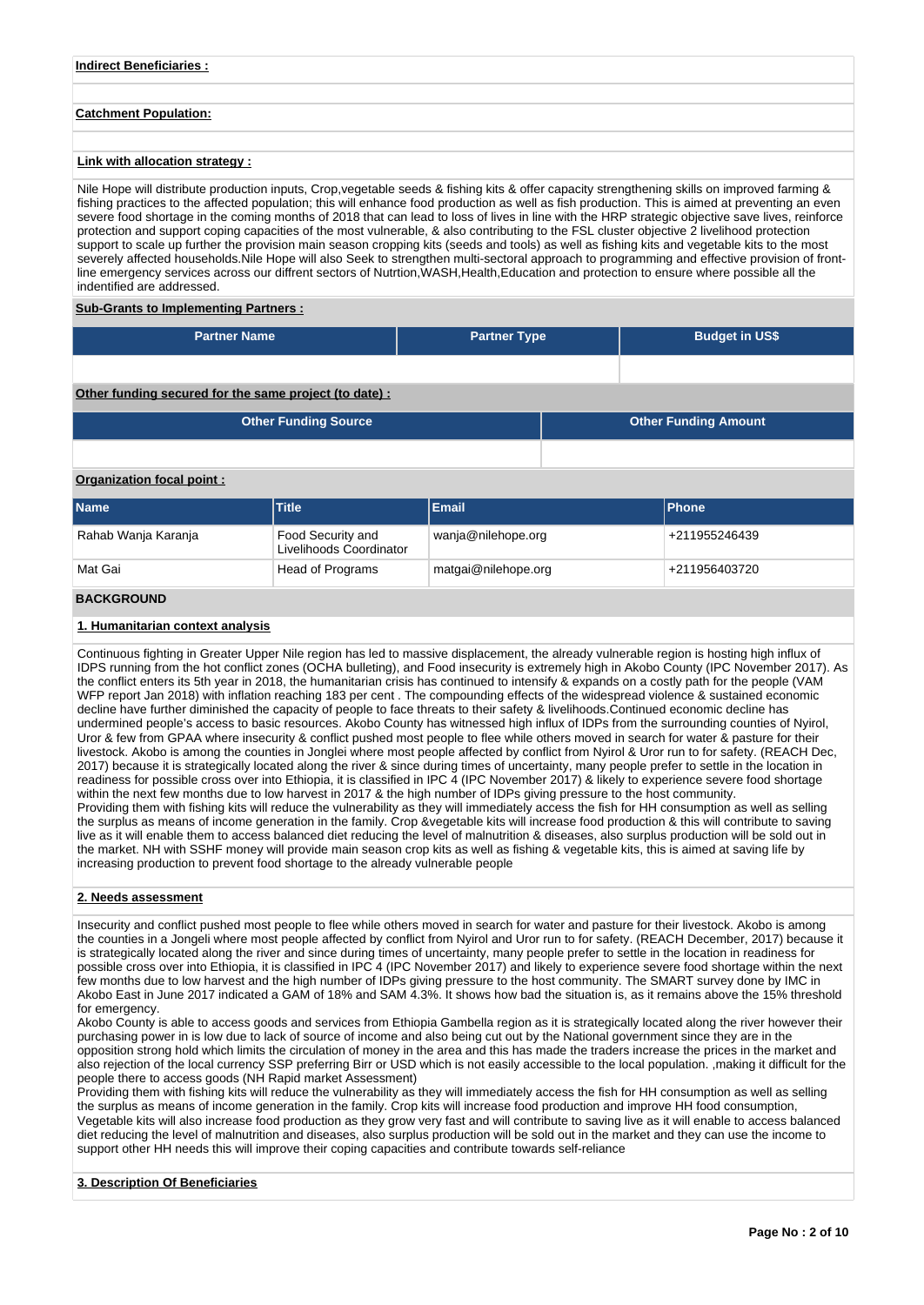Nile Hope aims at reaching 40,800 people, 24,480 Female (14,688 girls & 9,792 women) & 16,320 Male (9,792 boys& 6,528 men) which corresponds with 6,800 HH in Akobo ,60 %Vulnerable host community & 40% IDPS. We shall deploy the beneficiaries' vulnerability matrix to identify the most vulnerable people that meet the set criteria in the target locations as well as use the FAO specific targeting criteria per livelihood kit, special considerations will be given to vulnerable persons with disability to ensure they also benefit. The activities will be fairly distributed according to the needs assessed in the target locations while making sure we coordinate with other humanitarian actors to avoid double targeting or overlap. Nile Hope is targeting men & women for this intervention to ensure equal gender participation, it is imperative to involve female headed HHs as they have shown to be more vulnerable compared to male headed HHs. Nile Hope will remain conflictsensitive by applying the do no harm principle, for example, ensuring decisions are collective & representative. We shall also form a beneficiary's selection committee & distribution committees at the payam levels to ensure that the process is free, fair & representative. The committees will also support Nile Hope in managing some of the complains that may arise during selection, also during & after distribution of the emergency livelihood kits

## **4. Grant Request Justification**

Nile Hope is a national NGO established in 2004, has established presence & human resource in Akobo County, well integrated in the community, wide local knowledge of the needs affecting the community, an active humanitarian actor in the target location as well as an active member at the national level. We have ongoing need based interventions in the target County to complement our proposed SSHF project, we have partnership with FAO to provide livelihood support, 3 year's Partnership with ZOA in an EU funded project to support producer groups & traders, we have an ongoing Hariss project in partnership with OXFAM supporting the vulnerable IDPs and host community ,PCA with UNICEF to provide WASH & nutrition services & we are the lead agency in Primary Health care in partnership with IMA funded by the World bank. We have an organized plan & staff to implement the proposed SSHF project

This project is designed from the identified needs after Nile Hope conducted assessments in the target locations also working closely with other agencies on the ground in interagency assessments. We also work closely with the County leaders, local leaders, RRC & community representatives in mapping out the emergency needs .This is also collaborated by reports from our field managers as well as the recent IPC updated report November 2017. The needs are captured through various tools (questionnaires, case studies) & other methodologies including interrogative observation, interviews, discussion meetings with key community leaders & local actors. The project is aimed at improving food security at HH level & also reduce hunger & malnutrition. Nile Hope has proper systems, policies, and procedures & has well structured, organized, qualified local & international human resource that are able to adequately implement, account & report the activities on time

## **5. Complementarity**

Nile Hope has an ongoing intervention in partnership with FAO and SSHF and has managed to reach 9500 HH by Feb this year which corresponds to 57,000 people with fishing and vegetable kits ,also we support 24 producer groups and traders in partnership with ZOA in a 3 years EU funded project as well as 1900 HH vulnerable IDPs and host community with provision of goats to enhance livestock production and IGA assistance in Akobo West in partnership with OXFAM in a 3 year DFID funded Hariss Project, but the gap remains enormous (IPC November 2017) as the IDPs running from the conflict hit Counties of Nyirol and Uror continues to trickle in, the estimated HH in Akobo County is more than 100,000 HH and hosting estimated 20,000 HH IDPs ,resources from SSHF will help by reaching 40,800 people which corresponds to 6800 HH vulnerable IDPs and host community at risk of hunger and malnutrition ,those that have not benefited in our other projects . We also have other sector ongoing complementary projects (Health in partnership with IMA, Nutrition and Wash in partnership with UNICEF, Protection /GBV ,Capacity building and Women empowerment in partnership with UNHCR ) which will enable us to respond to the various identified needs as well in other sectors in the County

## **LOGICAL FRAMEWORK**

## **Overall project objective**

Improved food security and livelihoods at house hold level for the vulnerable population at risk of hunger and malnutrition

| <b>FOOD SECURITY AND LIVELIHOODS</b>                                                                                    |                                                                                                |                                 |
|-------------------------------------------------------------------------------------------------------------------------|------------------------------------------------------------------------------------------------|---------------------------------|
| <b>Cluster objectives</b>                                                                                               | <b>Strategic Response Plan (SRP) objectives</b>                                                | <b>Percentage of activities</b> |
| Protect, stabilize and safeguard rural and<br>urban livelihoods to improve food availability<br>and reduce the food gap | SO3: Support at-risk communities to sustain<br>their capacity to cope with significant threats | 100                             |

**Contribution to Cluster/Sector Objectives :** Nile hope will contribute to FSL cluster objective 2 ,livelihood protection support to scale up further the provision main season cropping kits (seeds and tools) as well as fishing kits and vegetable kits to the most severely affected households to enhance production thus increase their coping capacity

## **Outcome 1**

Livelihoods of the most vulnerable and displaced are protected and rehabilitated, by sustainably restoring, and maintaining livelihood production

## **Output 1.1**

#### **Description**

Emergency crop kits Provided to the Most Food Insecure & Vulnerable Households.

#### **Assumptions & Risks**

Renewed fighting,High operation cost,timely provision of crop kits by FAO,unpredictable government and opposition restriction ,The targeted beneficiaries apply and share knowledge gained in food production training, Availability and access to markets to absorb food produced by households and prices encourage further production.

## **Indicators**

|                                                                      |                                                           |                                                                                               | <b>End cycle beneficiaries</b> | End<br>cycle                  |      |            |        |
|----------------------------------------------------------------------|-----------------------------------------------------------|-----------------------------------------------------------------------------------------------|--------------------------------|-------------------------------|------|------------|--------|
| Code                                                                 | <b>Cluster</b>                                            | <b>Indicator</b>                                                                              | <b>Men</b>                     | Women   Boys   Girls   Target |      |            |        |
|                                                                      | Indicator 1.1.1   FOOD SECURITY AND<br><b>LIVELIHOODS</b> | (Frontline Services) Number of people receiving<br>seeds and tools trained in crop production | 6.528                          | 9.792                         | 9.79 | 14.6<br>88 | 40.800 |
| <b>Means of Verification:</b> Distribution lists, photos and reports |                                                           |                                                                                               |                                |                               |      |            |        |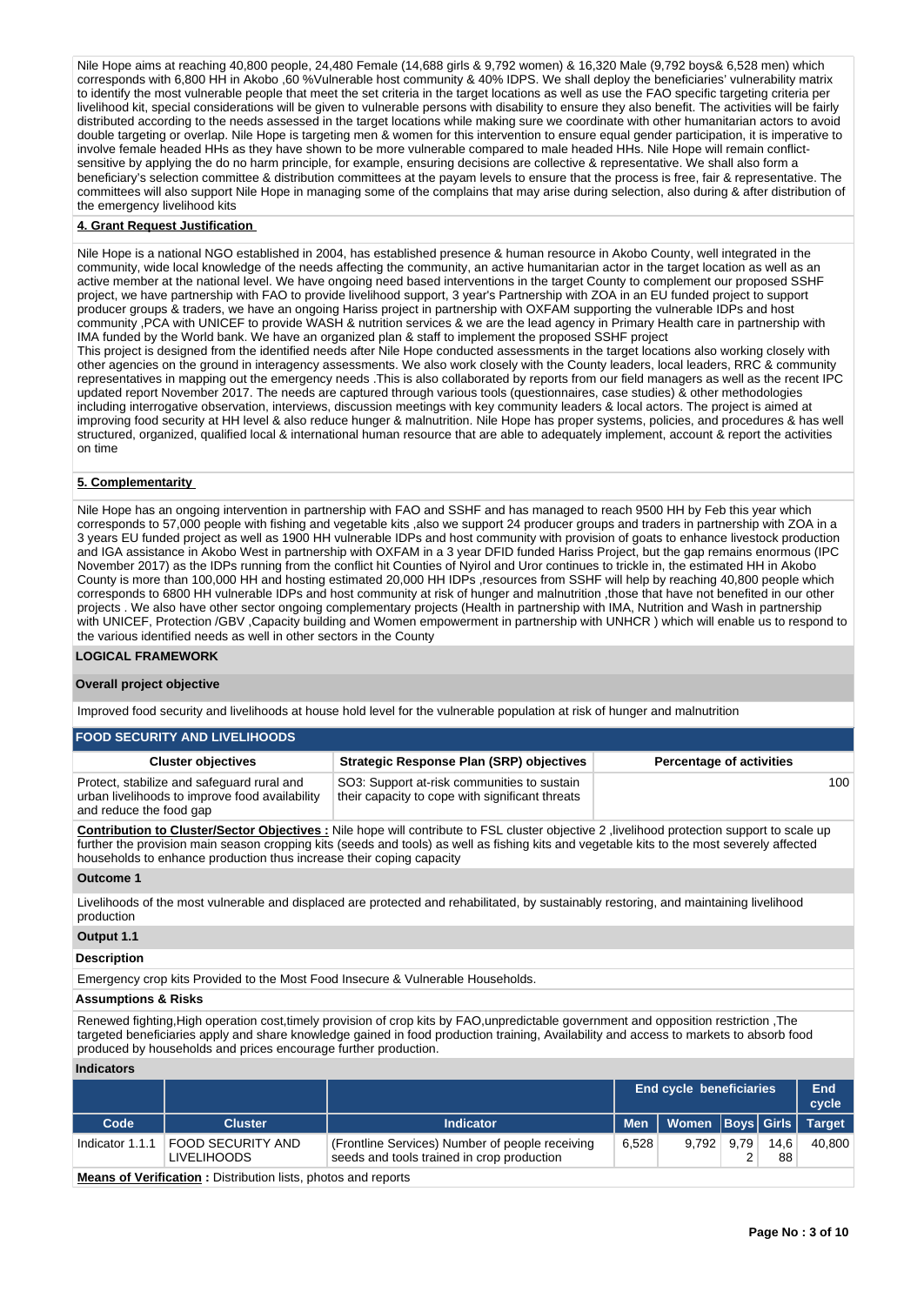|                                                                                                                                                                                                                                                                                   | Indicator 1.1.2 FOOD SECURITY AND<br><b>LIVELIHOODS</b>            | (Frontline Services) Quantity of crop seeds<br>distributed (Kal                                                                                                 |  |  |  |  | 102,000 |  |  |  |  |
|-----------------------------------------------------------------------------------------------------------------------------------------------------------------------------------------------------------------------------------------------------------------------------------|--------------------------------------------------------------------|-----------------------------------------------------------------------------------------------------------------------------------------------------------------|--|--|--|--|---------|--|--|--|--|
| Means of Verification: Distribution forms, Photos and stories                                                                                                                                                                                                                     |                                                                    |                                                                                                                                                                 |  |  |  |  |         |  |  |  |  |
| <b>Activities</b>                                                                                                                                                                                                                                                                 |                                                                    |                                                                                                                                                                 |  |  |  |  |         |  |  |  |  |
| Activity 1.1.1                                                                                                                                                                                                                                                                    |                                                                    |                                                                                                                                                                 |  |  |  |  |         |  |  |  |  |
| Mobilization sensitization and registration of 6,800 HH in Akobo Vulnerable IDPs 60% and Host Community 40% which corresponds to<br>40,800 individuals 24,480 Female (14,688 girls and 9,792 women) and 16,320 Male (9792 boys&6528 men) in (60% Host Community and<br>40 % IDPs) |                                                                    |                                                                                                                                                                 |  |  |  |  |         |  |  |  |  |
| Activity 1.1.2                                                                                                                                                                                                                                                                    |                                                                    |                                                                                                                                                                 |  |  |  |  |         |  |  |  |  |
|                                                                                                                                                                                                                                                                                   | Linking up with FAO to provide crop kits                           |                                                                                                                                                                 |  |  |  |  |         |  |  |  |  |
| Activity 1.1.3                                                                                                                                                                                                                                                                    |                                                                    |                                                                                                                                                                 |  |  |  |  |         |  |  |  |  |
|                                                                                                                                                                                                                                                                                   |                                                                    | Distribution of quality Crop to 40,800 people which corresponds to 6800 HH                                                                                      |  |  |  |  |         |  |  |  |  |
| Activity 1.1.4                                                                                                                                                                                                                                                                    |                                                                    |                                                                                                                                                                 |  |  |  |  |         |  |  |  |  |
|                                                                                                                                                                                                                                                                                   |                                                                    | Capacity building training on improved farming production to TOTs 1500 individuals 60% women and 40% men                                                        |  |  |  |  |         |  |  |  |  |
| Activity 1.1.5                                                                                                                                                                                                                                                                    |                                                                    |                                                                                                                                                                 |  |  |  |  |         |  |  |  |  |
|                                                                                                                                                                                                                                                                                   | Post distribution monitoring targeting 15% of the HH beneficiaries |                                                                                                                                                                 |  |  |  |  |         |  |  |  |  |
| Activity 1.1.6                                                                                                                                                                                                                                                                    |                                                                    |                                                                                                                                                                 |  |  |  |  |         |  |  |  |  |
| Monitroing and follow up                                                                                                                                                                                                                                                          |                                                                    |                                                                                                                                                                 |  |  |  |  |         |  |  |  |  |
| Output 1.2                                                                                                                                                                                                                                                                        |                                                                    |                                                                                                                                                                 |  |  |  |  |         |  |  |  |  |
| <b>Description</b>                                                                                                                                                                                                                                                                |                                                                    |                                                                                                                                                                 |  |  |  |  |         |  |  |  |  |
|                                                                                                                                                                                                                                                                                   |                                                                    | Emergency vegetable kits Provided to the Most Food Insecure & Vulnerable Households                                                                             |  |  |  |  |         |  |  |  |  |
| <b>Assumptions &amp; Risks</b>                                                                                                                                                                                                                                                    |                                                                    |                                                                                                                                                                 |  |  |  |  |         |  |  |  |  |
|                                                                                                                                                                                                                                                                                   |                                                                    | Denoused finities Uich consider sont timely neariging of ventoble lite by $\mathsf{E}\wedge\mathsf{D}$ unprodicteble government and enperation restriction. The |  |  |  |  |         |  |  |  |  |

Renewed fighting,High operation cost,timely provision of vegetable kits by FAO,unpredictable government and opposition restriction ,The targeted beneficiaries apply and share knowledge gained in food production training, Availability and access to markets to absorb food produced by households and prices encourage further production.

## **Indicators**

|                 |                                                |                                                                      |            | <b>End cycle beneficiaries</b> |  |  | End<br>cycle |
|-----------------|------------------------------------------------|----------------------------------------------------------------------|------------|--------------------------------|--|--|--------------|
| Code            | <b>Cluster</b>                                 | <b>Indicator</b>                                                     | <b>Men</b> | Women   Boys   Girls   Target  |  |  |              |
| Indicator 1.2.1 | <b>FOOD SECURITY AND</b><br><b>LIVELIHOODS</b> | (Frontline Services) Quantity of vegetable seeds<br>distributed (Kg) |            |                                |  |  | 340          |

**Means of Verification :** Distribution lists, photos and reports

## **Activities**

#### **Activity 1.2.1**

Mobilization ,sensitization and registration of 6,800 HH in Akobo Vulnerable IDPs 60% and Host Community 40% which corresponds to 40,800 individuals 24,480 Female (14,688 girls and 9,792 women) and 16,320 Male (9792 boys&6528 men) in (60% Host Community and 40 % IDPs)

## **Activity 1.2.2**

Linking up with FAO to provide Vegetable kits

## **Activity 1.2.3**

Capacity building training on vegetable production to TOTs 1500 individuals 60% women and 40% men

## **Activity 1.2.4**

Post distribution monitoring targeting 15% of the HH beneficiaries

## **Activity 1.2.5**

Monitroing and follow up

# **Output 1.3**

## **Description**

Emergency fishing kits Provided to the Most Food Insecure & Vulnerable Households.

## **Assumptions & Risks**

Renewed fighting,High operation cost,timely provision of crop kits by FAO,unpredictable government and opposition restriction ,The targeted beneficiaries apply and share knowledge gained in food production training, Availability and access to markets to absorb fish produced by households and prices encourage further production.

## **Indicators**

|                                                                     |                                                |                                                                 | <b>End cycle beneficiaries</b> | End<br>cycle         |      |            |               |
|---------------------------------------------------------------------|------------------------------------------------|-----------------------------------------------------------------|--------------------------------|----------------------|------|------------|---------------|
| Code                                                                | <b>Cluster</b>                                 | <b>Indicator</b>                                                | <b>Men</b>                     | Women   Boys   Girls |      |            | <b>Target</b> |
| Indicator 1.3.1                                                     | <b>FOOD SECURITY AND</b><br><b>LIVELIHOODS</b> | (Frontline Services) Number of people receiving<br>fishing kits | 6.528                          | 9.792                | 9.79 | 14,6<br>88 | 40,800        |
| <b>Means of Verification:</b> Distribution List, photos and reports |                                                |                                                                 |                                |                      |      |            |               |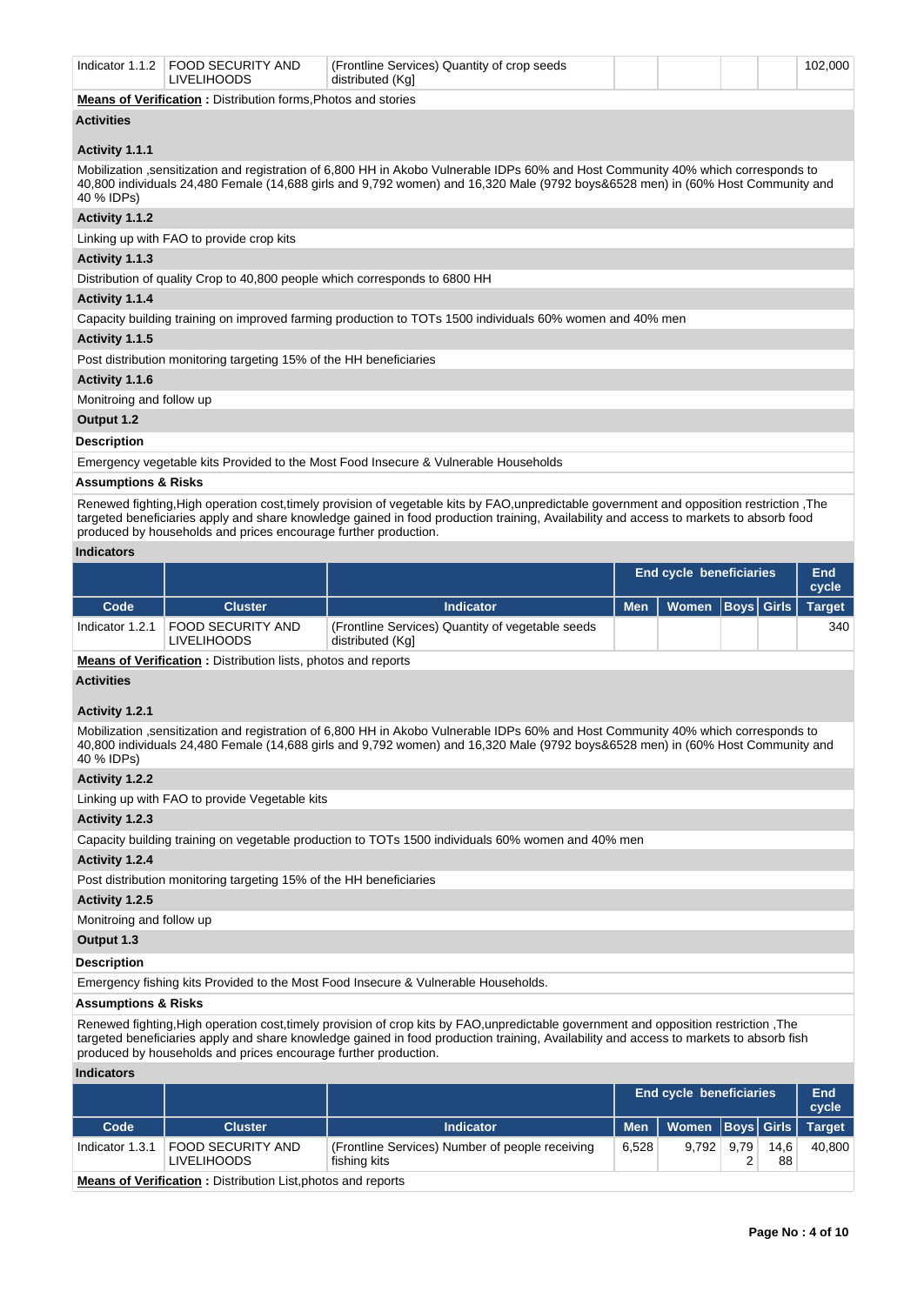## **Activities**

## **Activity 1.3.1**

Mobilization ,sensitization and registration of 6,800 HH in Akobo Vulnerable IDPs 60% and Host Community 40% which corresponds to 40,800 individuals 24,480 Female (14,688 girls and 9,792 women) and 16,320 Male (9792 boys&6528 men) in (60% Host Community and 40 % IDPs)

## **Activity 1.3.2**

Linking up with FAO to provide Fishing kits

## **Activity 1.3.3**

Capacity building training on fish production to TOTs 1500 individuals 60% women and 40% men

## **Activity 1.3.4**

Post distribution monitoring targeting 15% of the HH beneficiaries

## **Activity 1.3.5**

Monitroing and follow up

## **Additional Targets :**

## **M & R**

## **Monitoring & Reporting plan**

Nile Hope has an established Monitoring and Reporting department equipped with Monitoring Evaluation and Learning Tools, headed by the MEAL Manager supported by the Program Director. We shall use the Project Logical Framework as reference, work plan, MEAL tools and other procedures like case findings and success stories including photos to track the results. The monitoring will be continuous, NH shall conduct on site monitoring during livelihood kits distribution together with the established distribution community committees and a monitoring report will be developed as well as other reports which will include quarterly and final report on the OCHA GMS. Monthly report will also be sent to cluster by updating the 5ws as required by the FSL cluster .The FSL coordinator, reporting officer and FSL field team will play critical roles in the monitoring process, we shall also have regular meetings with the community stake holders to discuss the progress, share best practices and address challenges that may arise. Nile Hope will track the progress of the activities to ensure proper documentation is done using the organization's internal M&E tools. Nile Hope will also adhere to standard reporting tools of pipeline partner FAO, to report the in kind provided livelihood kits, through the FAO online tool and also using the provided FAO distribution forms, post distribution form and data analysis forms as required. The Finance Department headed by the Finance Manager with ensure continuous and robust budget tracking and reporting to ensure resources are spent and accounted as per the agreement

#### **Workplan**

| <b>Activitydescription</b>                                                                                                                                                                                                                                                                             | Year | $\mathbf{2}$ | 3            |              | 5                       | 6.           |                         | 8                       | 9            | 10 11 12 |  |
|--------------------------------------------------------------------------------------------------------------------------------------------------------------------------------------------------------------------------------------------------------------------------------------------------------|------|--------------|--------------|--------------|-------------------------|--------------|-------------------------|-------------------------|--------------|----------|--|
| Activity 1.1.1: Mobilization , sensitization and registration of 6,800 HH in Akobo<br>Vulnerable IDPs 60% and Host Community 40% which corresponds to 40,800<br>individuals 24,480 Female (14,688 girls and 9,792 women) and 16,320 Male (9792<br>boys&6528 men) in (60% Host Community and 40 % IDPs) | 2018 |              | X.           | $\mathsf{X}$ |                         |              |                         |                         |              |          |  |
| Activity 1.1.2: Linking up with FAO to provide crop kits                                                                                                                                                                                                                                               | 2018 |              | $\mathsf{X}$ | $\times$     |                         |              |                         |                         |              |          |  |
| Activity 1.1.3: Distribution of quality Crop to 40,800 people which corresponds to<br>6800 HH                                                                                                                                                                                                          | 2018 |              |              | X            | $\overline{\mathsf{x}}$ |              |                         |                         |              |          |  |
| Activity 1.1.4: Capacity building training on improved farming production to TOTs<br>1500 individuals 60% women and 40% men                                                                                                                                                                            | 2018 |              |              |              |                         | X            | $\overline{\mathsf{x}}$ | X                       |              |          |  |
| Activity 1.1.5: Post distribution monitoring targeting 15% of the HH beneficiaries                                                                                                                                                                                                                     | 2018 |              |              |              |                         |              |                         | $\times$                | X            |          |  |
| Activity 1.1.6: Monitroing and follow up                                                                                                                                                                                                                                                               | 2018 |              |              |              |                         |              |                         |                         |              |          |  |
| Activity 1.2.1: Mobilization , sensitization and registration of 6,800 HH in Akobo<br>Vulnerable IDPs 60% and Host Community 40% which corresponds to 40,800<br>individuals 24,480 Female (14,688 girls and 9,792 women) and 16,320 Male (9792<br>boys&6528 men) in (60% Host Community and 40 % IDPs) | 2018 |              | X            | $\times$     |                         |              |                         |                         |              |          |  |
| Activity 1.2.2: Linking up with FAO to provide Vegetable kits                                                                                                                                                                                                                                          | 2018 |              | <b>X</b>     | ΙX.          |                         |              |                         |                         |              |          |  |
| Activity 1.2.3: Capacity building training on vegetable production to TOTs 1500<br>individuals 60% women and 40% men                                                                                                                                                                                   | 2018 |              |              |              |                         | X            | X                       | $\overline{\mathsf{x}}$ |              |          |  |
| Activity 1.2.4: Post distribution monitoring targeting 15% of the HH beneficiaries                                                                                                                                                                                                                     | 2018 |              |              |              |                         |              |                         |                         | $\times$     |          |  |
| Activity 1.2.5: Monitroing and follow up                                                                                                                                                                                                                                                               | 2018 |              |              |              | $\times$                | $\mathsf{x}$ | IX.                     | <b>X</b>                | $\mathsf{x}$ |          |  |
| Activity 1.3.1: Mobilization , sensitization and registration of 6,800 HH in Akobo<br>Vulnerable IDPs 60% and Host Community 40% which corresponds to 40,800<br>individuals 24,480 Female (14,688 girls and 9,792 women) and 16,320 Male (9792<br>boys&6528 men) in (60% Host Community and 40 % IDPs) | 2018 |              | X            | <sup>X</sup> |                         |              |                         |                         |              |          |  |
| Activity 1.3.2: Linking up with FAO to provide Fishing kits                                                                                                                                                                                                                                            | 2018 |              | <b>X</b>     | ΙX.          |                         |              |                         |                         |              |          |  |
| Activity 1.3.3: Capacity building training on fish production to TOTs 1500<br>individuals 60% women and 40% men                                                                                                                                                                                        | 2018 |              |              |              |                         | X            | $\mathsf{x}$            | X                       |              |          |  |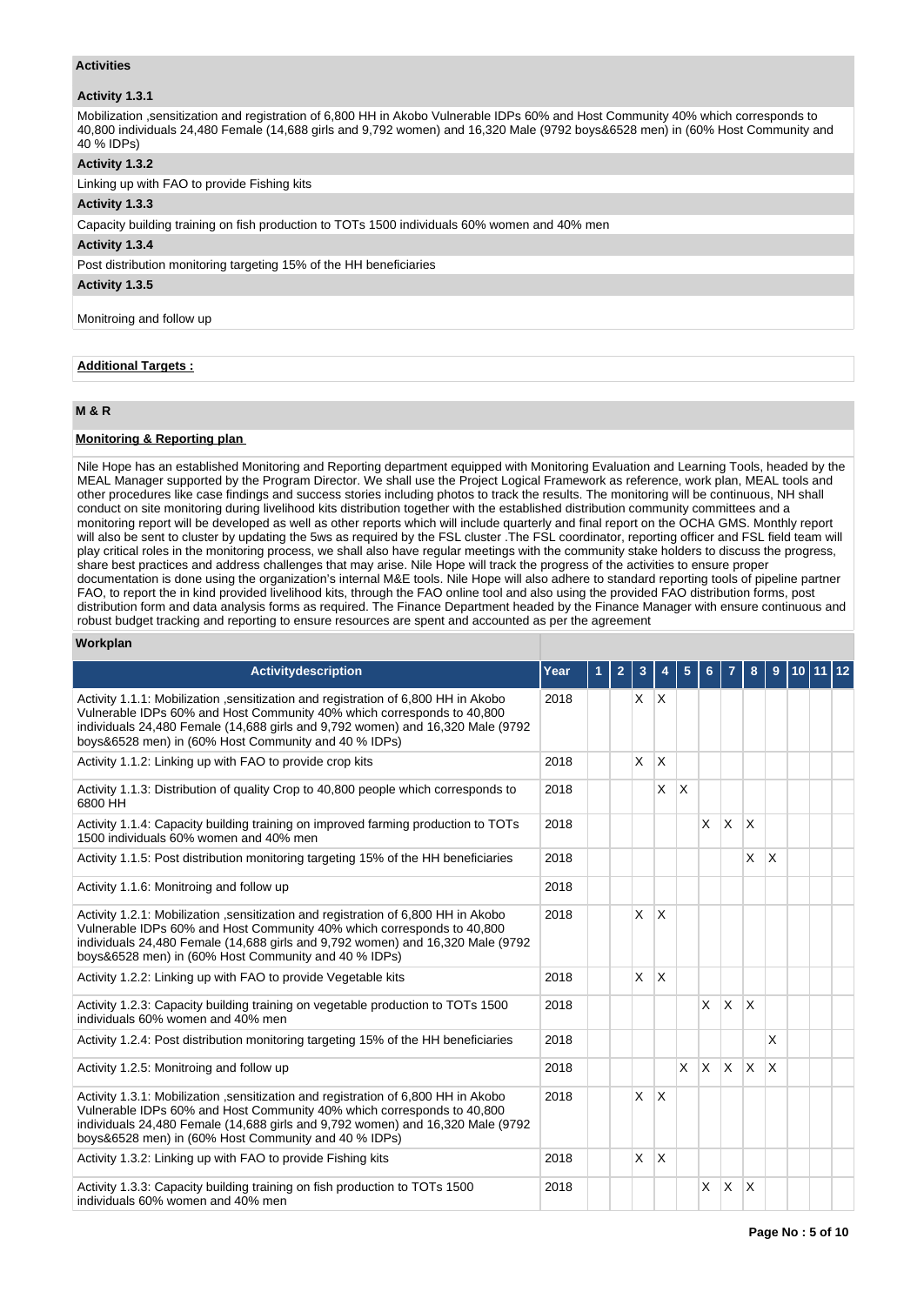| Activity 1.3.4: Post distribution monitoring targeting 15% of the HH beneficiaries | 2018 |  |  |   |                   |   | X | $\checkmark$ |  |  |
|------------------------------------------------------------------------------------|------|--|--|---|-------------------|---|---|--------------|--|--|
| Activity 1.3.5:<br>Monitroing and follow up                                        | 2018 |  |  | Χ | $\checkmark$<br>⌒ | v | х | $\checkmark$ |  |  |
| <b>OTHER INFO</b>                                                                  |      |  |  |   |                   |   |   |              |  |  |

## **Accountability to Affected Populations**

Nile Hope shall ensure accountability to the affected population (AAP) especially through participatory approaches and routinely consult and engage with the communities. We shall conduct a stake holders inception workshop to clearly inform the people about the project, during which the community will be requested to constitute a selection committee as well as distribution committee that will work with NH field team during selection, verification of the beneficiaries and distribution of the livelihood kits, the committees will also appoint 3 members in the committee that will handle complain if any arises. At the same time monitoring will be progressive, evaluation will be mid-term and final and accountability reports (both financial and narrative) will be generated and shared as appropriate. Some specific measures/activities undertaken/planned to integrate Accountability to the targeted Affected People in the project. Implementation and monitoring shall include the following: Consultation, and participation of, beneficiaries during implementation and also during needs /rapid assessments (. Preimplementation stakeholder workshops and county-level cluster meetings, Use of community-based structures e.g. Self Help Farmers Groups, Youth and Women Associations, Use of dedicated local staff (knowledge of cultures, local contexts and operational environment, cost-effectiveness, sustainability). Active collaboration with local authorities and others at the Payam and Boma level, Community-based complaints mechanisms such as use of the established project steering committees , local leaders like chiefs, county authorities will be used We shall deploy the Beneficiaries Vulnerability Matrix to identify the most vulnerable in the community, both among the IDPs and host community. Special considerations will also be given to persons with disability to ensure they also benefit from the interventions. Feedback and recommendation will be collected from the beneficiaries through focus groups discussion, post distribution monitoring and meetings to improve the quality of implementation. Nile Hope will remain conflict-sensitive by applying the do no harm principle, for example, ensuring decisions are collective and representative and also distribution is fair

#### **Implementation Plan**

The project will be implemented by Nile Hope with the support of the respective County Authorities, RRC Department and local structures like the women groups, fishing groups, youth's groups and farmers groups,they will actively play a role in mobilization ,selection and verification of the beneficiaires as well participate in the monitoring and evaluation of the project. Nile Hope has an implementation plan derived from the Log frame and program oversight/administrative structure to help successfully drive the project. There is a Food and Security Coordinator to lead the project, Livelihood Specialist to support the department with technical issues, trainings and build the capacity of the field staff that includes FSL project Officers, Extension workers, supported by the Assistant FSL coordinator. The State Coordinator will continue to spearhead state-level coordination with the Cluster and partners and the logistics team will follow-up on deliveries of supplies to the respective counties. The MEAL Officer will help to provide progressive M&E tools supplementing the project log frame, track and document useful lessons emanating from the implementation process and will render support to the Cluster monitoring team when required. The Finance Department will progressively resource the project and ensures accountability through reports while the head of Programs will provide quasi-technical support as well as create synergies with other Nile Hope projects and other humanitarian actors, the Executive director will have the administrative responsibility. Nile Hope shall also coordinate and attend cluster meetings and inter-agency meetings at the County Level, State level and National level to ensure a well-coordinated intervention and to share information with other humanitarian actors to ensure maximum complementarity as well as avoid duplication

#### **Coordination with other Organizations in project area**

| Name of the organization                                                  | Areas/activities of collaboration and rationale                                                                                               |  |  |  |  |  |  |  |
|---------------------------------------------------------------------------|-----------------------------------------------------------------------------------------------------------------------------------------------|--|--|--|--|--|--|--|
| <b>FAO</b>                                                                | FAO is the FSL cluster pipeline manager and we are going to<br>collaborate with them as they will be providing inkind support with<br>fishing |  |  |  |  |  |  |  |
| <b>Environment Marker Of The Project</b>                                  |                                                                                                                                               |  |  |  |  |  |  |  |
| A+: Neutral Impact on environment with mitigation or enhancement          |                                                                                                                                               |  |  |  |  |  |  |  |
| <b>Gender Marker Of The Project</b>                                       |                                                                                                                                               |  |  |  |  |  |  |  |
| 2a-The project is designed to contribute significantly to gender equality |                                                                                                                                               |  |  |  |  |  |  |  |
|                                                                           |                                                                                                                                               |  |  |  |  |  |  |  |

#### **Justify Chosen Gender Marker Code**

Nile Hope endeavors to engage with women, men and youth during needs assessments, stakeholders meetings and workshops to make sure their views and needs are incorporated in all interventions. All activities are planned and beneficiaries selected according to the needs assessed and consultation with each targeted affected population. We also ensure that during constitution of selection committee, project steering committees and distribution committees all genders are included .We seek to enhance coping mechanisms and improve access to food for the target beneficiaries (men, women, boys and girls) empower women and men economically by engaging them in food production as well as fish production for HH consumption as well as sell the surplius, .In the concept gender is clearly articulated, the overall percentage for Female is 60 % and Male 40 % and the sex and age category is well broken down in numbers.We shall also synergize and collaborate our intervention with GBV and protection to pass key messages and also mainstream GBV and protection in the project

#### **Protection Mainstreaming**

Nile Hope will ensure all the target vulnerable people are consulted and included in all the stages of implementation that is women and men, children under 13 years will benefit indirectly from their parents. Safe and appropriate distribution sites will be identified to ensure the safety of the beneficiaries especially women, also old and people will be disability will be considered by ensuring the sites aren't far and are easy to access. Appropriate distribution time will be agreed upon with all the stakeholders and the beneficiaries' representative to ensure it is convenient for the target beneficiaries and is not too early in the morning or late in the evening which can expose them to insecurity and other protection issues. We will work closely with our protection colleagues to mainstream GBV and protection in the project

#### **Country Specific Information**

**Safety and Security**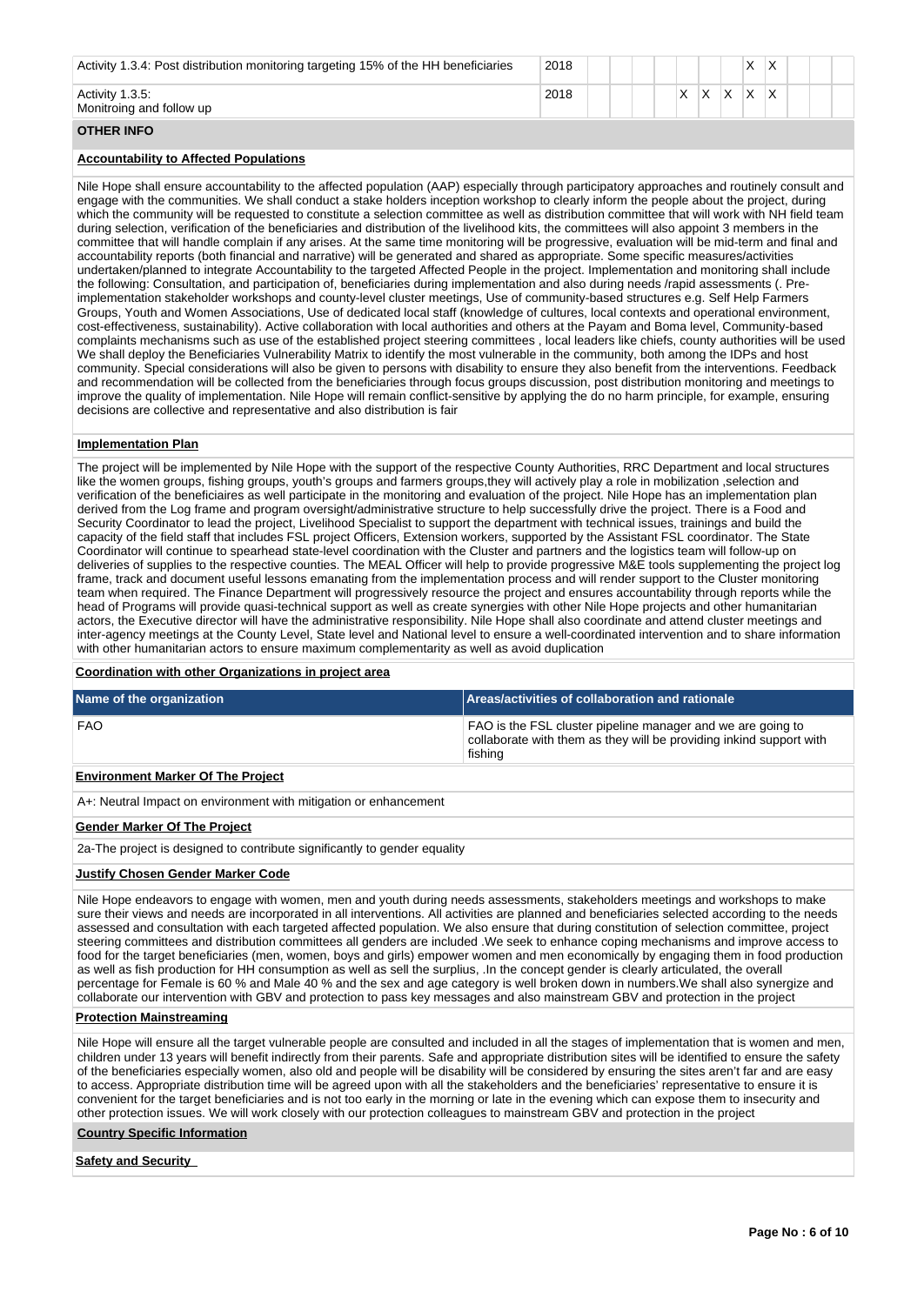The project target location is Akobo County,J onglei State where Nile Hope has established its presence since 2004 .Akobo is an opposition strong hold however the security situation in the area remains calm and no recent incident related to the national conflict has been reported. They have been several instances of cattle raiding late last year suspected to be Murle of Pibor, also numerous inter-clan conflict but this is quickly resolved by the County Authority and the established peace committees in the area. There is also fear that the government may progress from Waat( Nyirol County) to Akobo in this dry season to take try and take over control from the opposition. Nile Hope is objectively cooperating with both the opposition and the government .We also keep in touch with OCHA and UNDSS and Once we receive the report of imminent insecurity in the areas our office coordinates with OCHA to evacuate the relocate-able staff and also advise the local staff recruited in the area to follow the Community to safe areas. The newly recruited staff are always oriented to understand the area well and also taken through basic security safety training to prepare them in case of an incident .Nile Hope always objectively works and cooperates with the Community to ensure they are no conflicts arising from sidelining the local authority and other stakeholders, this also builds trust in the areas we are serving and incase a problem or insecurity arises our staff are not targeted because we remain neutral in all our works .Inter clan conflicts are a major issue troubling Akobo County ,through our peace building projects and also actors like VISTAs we have established local peace committees and peace ambassadors to spearhead mediation and peace process with the different clans that have conflicts, and in case one of our staff is targeted in the clan issues where possible we reshuffle them with other people in other Counties or Payams where they will not be targeted and when it's not possible to reshuffle them ,we liaise with the local authority to provide protection to the targeted staff

## **Access**

In this project we are targeting Akobo County (East and West) which is accessible by air using WFP's UNHAS flights from Juba to Akobo then move by river to the payams in the East part of Akobo, all of them are strategically located along the river ,In Akobo West we have UNHAS flights to Buong and Wechjal payams. Nile Hope has got 2 speed boats and one pick up in Akobo to facilitate movement of livelihood kits and staff during project implementation to the payams. Nile Hope been a local NGO has already established compounds in both Akobo East and West, also has staff recruited locally and this is an added advantage as some of the staff either stay in the target area or can walk to the project sites

## **BUDGET**

| Code | <b>Budget Line Description</b>                                                                                                                                                                                                                                                                                                                                                                                                  |   | D / S Quantity | <b>Unit</b><br>cost   | <b>Duration</b><br>Recurran charged<br>ce | %<br>to CHF | <b>Total Cost</b> |
|------|---------------------------------------------------------------------------------------------------------------------------------------------------------------------------------------------------------------------------------------------------------------------------------------------------------------------------------------------------------------------------------------------------------------------------------|---|----------------|-----------------------|-------------------------------------------|-------------|-------------------|
|      | 1. Staff and Other Personnel Costs                                                                                                                                                                                                                                                                                                                                                                                              |   |                |                       |                                           |             |                   |
| 1.1  | Food Security and Livelihoods Manager                                                                                                                                                                                                                                                                                                                                                                                           | D |                | 1   5,000<br>.00      | 6                                         | 40.00       | 12,000.00         |
|      | The FSL coordinator is responsible for coordinating, consolidating, and ensuring smooth implementation of FSL programmes<br>through support to the FSL teams and ensuring adherence to Nile Hope and donor guidelines and standards. The FSL<br>coordinator is in charge of building the capacity of the FSL team and donors internal and external representation and<br>coordination. The cost afforded is 40% of this project |   |                |                       |                                           |             |                   |
| 1.2  | Assistant Food Security and Livelihoods Manager                                                                                                                                                                                                                                                                                                                                                                                 | D |                | $1 \mid 3,000$<br>.00 | 6                                         | 35.00       | 6,300.00          |
|      | "Support the Food security and Livelihoods Manager in coordination of activities and reporting to the donors, the total afforded to<br>this budget is 35%                                                                                                                                                                                                                                                                       |   |                |                       |                                           |             |                   |
| 1.3  | County FSL Project Officer                                                                                                                                                                                                                                                                                                                                                                                                      | D |                | $1 \mid 1,200$<br>.00 | 6                                         | 100.00      | 7,200.00          |
|      | "Implement and manage the project at the County level in Akobo County.Charged on this budget 100%                                                                                                                                                                                                                                                                                                                               |   |                |                       |                                           |             |                   |
| 1.4  | <b>Field Extension workers</b>                                                                                                                                                                                                                                                                                                                                                                                                  | D |                | 2 400.0<br>0          | 6                                         | 100.00      | 4.800.00          |
|      | Collect data, register beneficiaries, participate in distribution and play a role in farmers capacity building training charged on this<br>budget 100 %                                                                                                                                                                                                                                                                         |   |                |                       |                                           |             |                   |
| 1.5  | Livelihood Specialist                                                                                                                                                                                                                                                                                                                                                                                                           | D |                | 1   4,000<br>.00      | 6                                         | 15.00       | 3,600.00          |
|      | "Lead role in capacity building training, 15 % charged on this project                                                                                                                                                                                                                                                                                                                                                          |   |                |                       |                                           |             |                   |
| 1.6  | Head of Programs                                                                                                                                                                                                                                                                                                                                                                                                                | S |                | 1 6,000<br>.00        | 6                                         | 8.00        | 2,880.00          |
|      | 1 Programme Director @ \$6000 per month for 6 months, 8% charged to SSHHF activities Location: Juba. He is incharge of all<br>programs and he has responsibilities of ensuring that the projects are implemented in accordance with the donors mandate, he<br>will support the FSL team in delivering the project outcome                                                                                                       |   |                |                       |                                           |             |                   |
| 1.7  | M&E Officer                                                                                                                                                                                                                                                                                                                                                                                                                     | S |                | $1 \mid 4,500$<br>.00 | 6                                         | 13.00       | 3,510.00          |
|      | "Location: Juba with frequent travel to the fields, He/She will be responsible for monitoring and overseeing the implementation of<br>the progress and track the progress, 13 % charged on this project. The total afforded for this budget is \$2700<br>$\mathbf{u}$                                                                                                                                                           |   |                |                       |                                           |             |                   |
| 1.8  | <b>Project Accountant</b>                                                                                                                                                                                                                                                                                                                                                                                                       | D |                | 1 2,500               | 6                                         | 25.00       | 3,750.00          |
|      |                                                                                                                                                                                                                                                                                                                                                                                                                                 |   |                | .00                   |                                           |             |                   |
|      | The project Accountant is responsible for for ensuring that quaity reports are done on a timely basis and submitted to Juba for<br>verification before they are submitted to the donors. The amount afforded to this project is 25% of the total budget                                                                                                                                                                         |   |                |                       |                                           |             |                   |
| 1.9  | Logistician                                                                                                                                                                                                                                                                                                                                                                                                                     | S |                | $2 \mid 2,400$<br>.00 | 6                                         | 6.00        | 1,728.00          |
|      | Procurement procedure, coordinate with partners for timely delivery of supplies, storage and delivery to respective destination @<br>\$2400 per month for 6 months, 6% charged to this project                                                                                                                                                                                                                                  |   |                |                       |                                           |             |                   |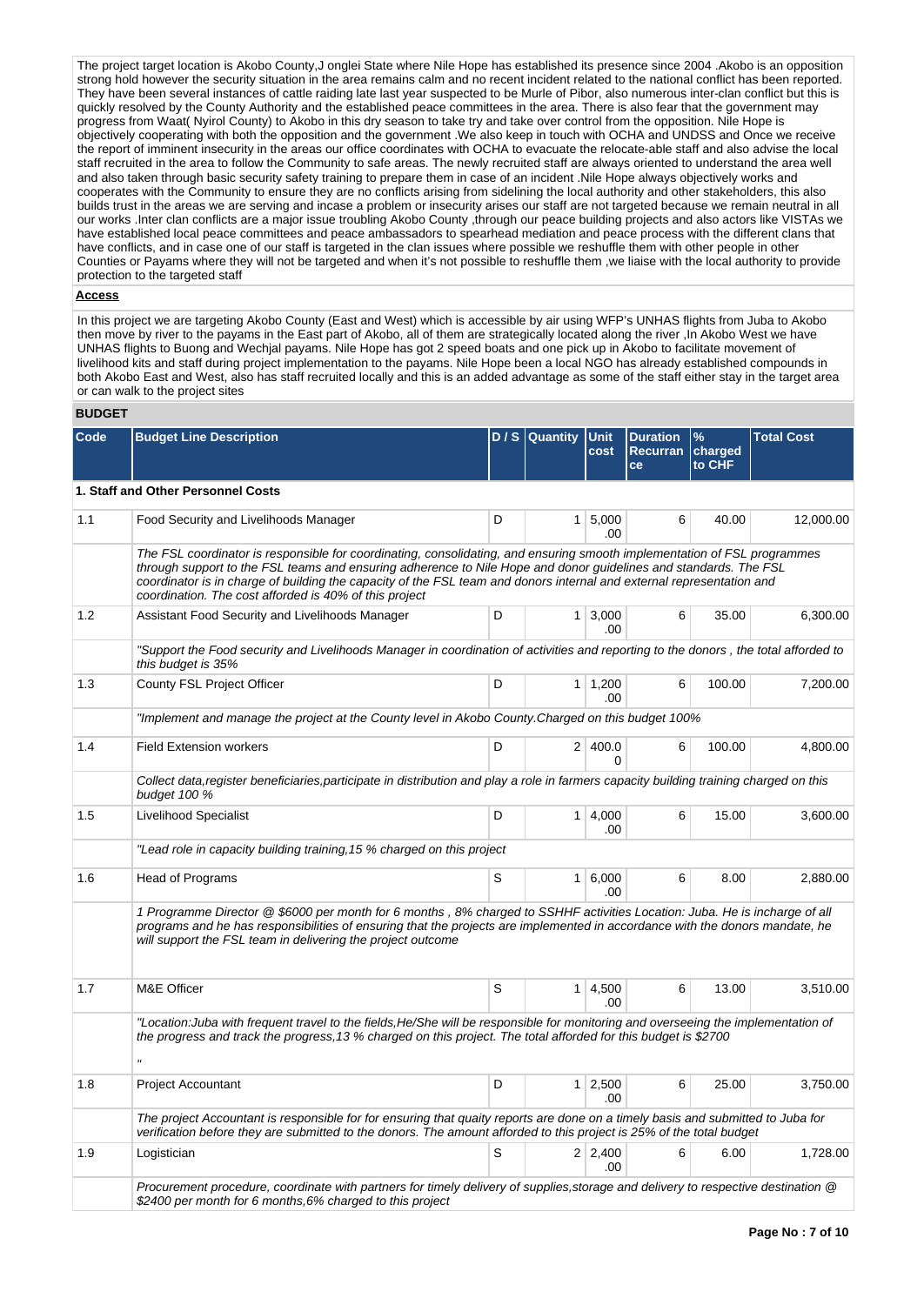| 1.10             | <b>Country Director</b>                                                                                                                                                                                                                                                                                                                                                                                                                  | S |                | 1 6,500<br>.00        | 6            | 8.00   | 3,120.00  |
|------------------|------------------------------------------------------------------------------------------------------------------------------------------------------------------------------------------------------------------------------------------------------------------------------------------------------------------------------------------------------------------------------------------------------------------------------------------|---|----------------|-----------------------|--------------|--------|-----------|
|                  | 1 Executive Director @\$6500 per months for 6 months ,8% charged to SSHF activities, Locations: Juba. He oversee the<br>organization policies , top management, administrative and partners and donors coordination and meetings. He travels to the field<br>frequently for program monitoring and encourage the team                                                                                                                    |   |                |                       |              |        |           |
| 1.11             | <b>Finance Director</b>                                                                                                                                                                                                                                                                                                                                                                                                                  | S | 1 <sup>1</sup> | 6,000<br>.00          | 6            | 8.00   | 2,880.00  |
|                  | 1 Finance Manager @\$6000 per month for 6 months 8% charged to this project. Evaluate the financial reporting systems, provide<br>financial reports on a timely basis. Performs financial analysis, reporting and management activities. Develop the financial<br>strategy for the organisation and participate in the evaluation of finance staff. The Finance Manager has over 15 years experience<br>and he is a qualified accountant |   |                |                       |              |        |           |
| 1.12             | Greater Upper Nile State FSL Officer                                                                                                                                                                                                                                                                                                                                                                                                     | D | 1 <sup>1</sup> | 3,000<br>.00          | 6            | 25.00  | 4,500.00  |
|                  | "State level coordination .25% charged on to this project. The Totol Amount afforded for this project is \$4500                                                                                                                                                                                                                                                                                                                          |   |                |                       |              |        |           |
| 1.13             | <b>Grants Manager</b>                                                                                                                                                                                                                                                                                                                                                                                                                    | S |                | $1 \, 5,000$<br>.00   | 6            | 9.00   | 2,700.00  |
|                  | 1 Grant Manager @\$5000 per month for 6 months 9% charged to SSHF Locations: Juba with frequent travel to the field and<br>oversee the budget preparation, management and monitoring process. Monitor and manage all expenses within the allotted<br>budget. The Grants Manager has over 7 years working experience and is an accountant by profession                                                                                   |   |                |                       |              |        |           |
| 1.14             | <b>HR Manager</b>                                                                                                                                                                                                                                                                                                                                                                                                                        | S |                | 1   5,000<br>.00      | 6            | 5.00   | 1,500.00  |
|                  | Human Resources Officer based in Juba with frequent field visit with responsibility of staff recruitment, annual appraisals and<br>performance evaluations. He ensure that there is staff welfare and HR policies are well adhered to. He maintains the data base of<br>staff and ensure that there are constant capacity building of staff. Monthly afforded at \$5000 with 5% charged to SSHF                                          |   |                |                       |              |        |           |
|                  | <b>Section Total</b>                                                                                                                                                                                                                                                                                                                                                                                                                     |   |                |                       |              |        | 60,468.00 |
|                  | 2. Supplies, Commodities, Materials                                                                                                                                                                                                                                                                                                                                                                                                      |   |                |                       |              |        |           |
| 2.1              | Transport of fcrop kits from FAO Hub to Bor                                                                                                                                                                                                                                                                                                                                                                                              | D | 6800           | 3.50                  | 1            | 100.00 | 23,800.00 |
|                  | Transportation of crops kits from Juba to Bor County by road where we have the Logs cluster Hub . The target HH is 6800=6800<br>kits(Maize and Sorghum each HH getting 10kgs)we estimate it will cost us 3.5 \$ to transport each kit                                                                                                                                                                                                    |   |                |                       |              |        |           |
| $2.2\phantom{0}$ | Transport of fishing kits from FAO Hub to Bor                                                                                                                                                                                                                                                                                                                                                                                            | D | 6800           | 2.20                  | 1            | 100.00 | 14,960.00 |
|                  | Transportation of fishing kits from Juba to Bor County by road where we have the Logs cluster Hub . The target HH is 6800=6800<br>kits(twines , hooks and monofilament ) we estimate it will cost us 2.2\$ to transport each kit                                                                                                                                                                                                         |   |                |                       |              |        |           |
| 2.3              | Transport of Vegetable kits from FAO Hub to Bor                                                                                                                                                                                                                                                                                                                                                                                          | D | 6800           | 2.00                  | $\mathbf{1}$ | 100.00 | 13,600.00 |
|                  | Transportation of Vegetable kits from Juba to Bor County by road where we have the Logs cluster Hub . The target HH is<br>6800=6800 kits(okra, eggplant, tomato and maloda) we estimate it will cost us 2\$ to transport each kit                                                                                                                                                                                                        |   |                |                       |              |        |           |
| 2.4              | Distribution cost for vegetable kits                                                                                                                                                                                                                                                                                                                                                                                                     | D | 6800           | 0.25                  | 1            | 100.00 | 1,700.00  |
|                  | This relates to casual payments to the distributors in the target payam of Akobo County for the target 6800HH                                                                                                                                                                                                                                                                                                                            |   |                |                       |              |        |           |
| 2.5              | Distribution for Crop kits                                                                                                                                                                                                                                                                                                                                                                                                               | D | 6800           | 0.50                  | $\mathbf{1}$ | 100.00 | 3,400.00  |
|                  | This relates to casual payments to the distributors in the target payam of Akobo County for the target 6800HH                                                                                                                                                                                                                                                                                                                            |   |                |                       |              |        |           |
| 2.6              | Distribution Cost for fishing kits                                                                                                                                                                                                                                                                                                                                                                                                       | D | 6800           | 0.50                  | 1            | 100.00 | 3,400.00  |
|                  | This relates to casual payments to the distributors in the target payam of Akobo County for the target 6800HH                                                                                                                                                                                                                                                                                                                            |   |                |                       |              |        |           |
| 2.7              | Post Distribution Montiroing                                                                                                                                                                                                                                                                                                                                                                                                             | D |                | $2 \mid 2,500$<br>.00 | 1            | 100.00 | 5,000.00  |
|                  | This costs relates to payment of casuals who will collect data, also includes stationery, transport during the PDM exercise,2500<br>per PDM. One in Akobo East and one in Akobo West                                                                                                                                                                                                                                                     |   |                |                       |              |        |           |
| 2.8              | <b>IEC Materials</b>                                                                                                                                                                                                                                                                                                                                                                                                                     | D |                | 490 10.00             | $\mathbf{1}$ | 100.00 | 4,900.00  |
|                  | IEC Materials, include Pamphlets, Posters, Banners to inform the stakeholders FSL activities in Akobo County as well as T Shirts<br>for visibility                                                                                                                                                                                                                                                                                       |   |                |                       |              |        |           |
| 2.9              | Training on Imrpved fish production                                                                                                                                                                                                                                                                                                                                                                                                      | D | 1500           | 6.00                  | 1            | 100.00 | 9,000.00  |
|                  | The costs relates to provision of lunch and refreshments, transport and stationery for 1500 trainees                                                                                                                                                                                                                                                                                                                                     |   |                |                       |              |        |           |
| 2.10             | Training on Improved Farming practice                                                                                                                                                                                                                                                                                                                                                                                                    | D | 1500           | 6.00                  | 1            | 100.00 | 9,000.00  |
|                  | The costs relates to provision of lunch and refreshments, transport and stationery for 1500 trainees                                                                                                                                                                                                                                                                                                                                     |   |                |                       |              |        |           |
| 2.11             | Offloading and loading cost in filed level                                                                                                                                                                                                                                                                                                                                                                                               | D | 4000           | 1.50                  | 1            | 100.00 | 6,000.00  |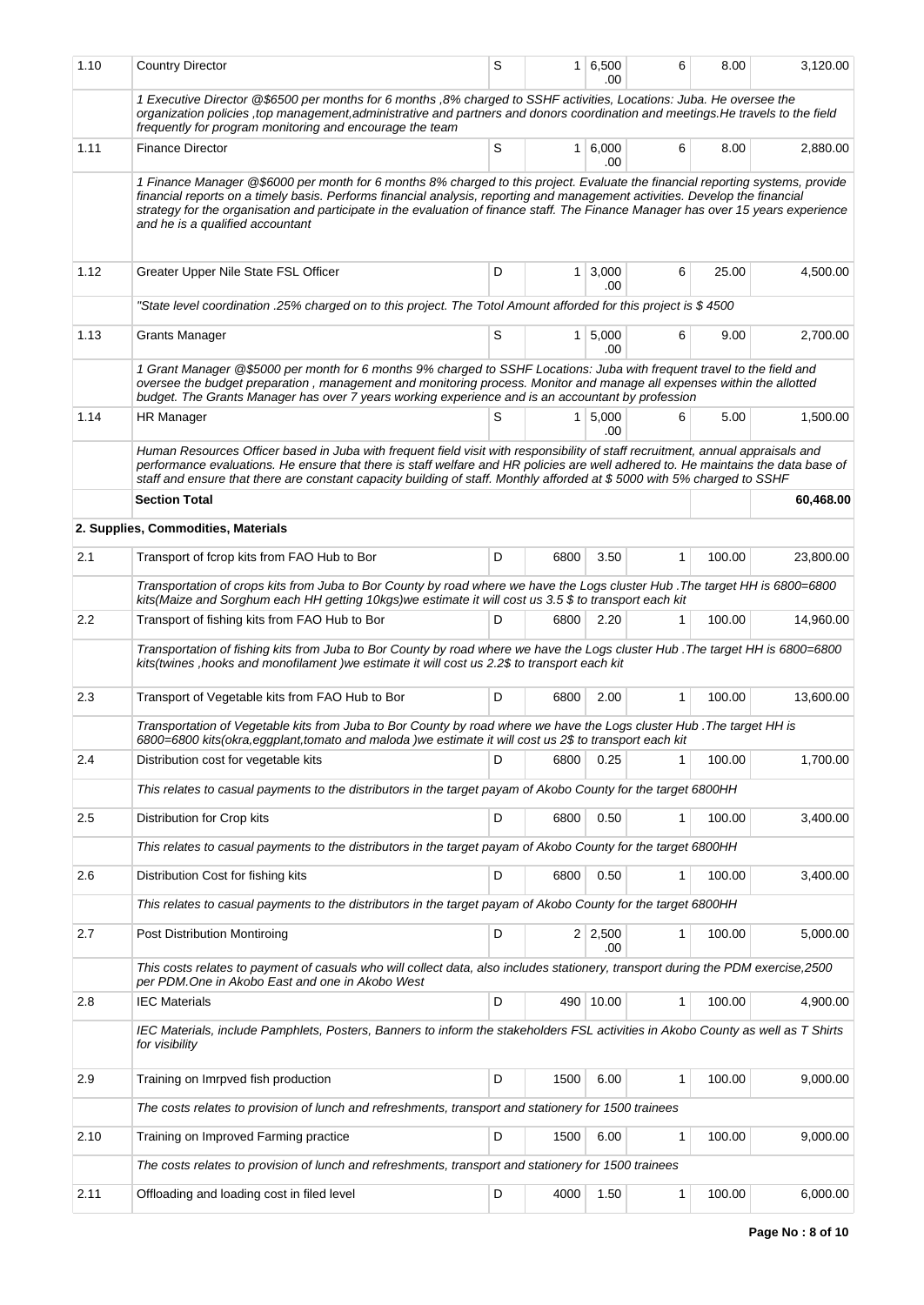|              | Casual payment to loaders and off loaders in the target County and Payams                                                            |             |                |                       |                |        |            |
|--------------|--------------------------------------------------------------------------------------------------------------------------------------|-------------|----------------|-----------------------|----------------|--------|------------|
| 2.12         | Transport with boat within Akobo                                                                                                     | D           | 6800           | 1.00                  | 1              | 100.00 | 6,800.00   |
|              | Transport by boats from the landing sites to the target Payams in Akobo.<br>Our target HH in Akobo is 6800                           |             |                |                       |                |        |            |
|              | <b>Section Total</b>                                                                                                                 |             |                |                       |                |        | 101,560.00 |
| 3. Equipment |                                                                                                                                      |             |                |                       |                |        |            |
| <b>NA</b>    | <b>NA</b>                                                                                                                            | <b>NA</b>   | 0              | 0.00                  | 0              | 0      | 0.00       |
|              | <b>NA</b>                                                                                                                            |             |                |                       |                |        |            |
|              | <b>Section Total</b>                                                                                                                 |             |                |                       |                |        | 0.00       |
|              | 4. Contractual Services                                                                                                              |             |                |                       |                |        |            |
| <b>NA</b>    | NA                                                                                                                                   | <b>NA</b>   | 0              | 0.00                  | 0              | 0      | 0.00       |
|              | <b>NA</b>                                                                                                                            |             |                |                       |                |        |            |
|              | <b>Section Total</b>                                                                                                                 |             |                |                       |                |        | 0.00       |
| 5. Travel    |                                                                                                                                      |             |                |                       |                |        |            |
| 5.1          | <b>Incountry Flights</b>                                                                                                             | D           |                | 3 550.0<br>0          | 4              | 100.00 | 6,600.00   |
|              | Flights for 3 staff to the field by UNHAS @ 550 round trip for 4 months                                                              |             |                |                       |                |        |            |
|              |                                                                                                                                      |             |                |                       |                |        |            |
| 5.2          | Fuel for Operations                                                                                                                  | D           |                | $2 \mid 1,000$<br>.00 | $\overline{2}$ | 100.00 | 4,000.00   |
|              | Fuel for generator and vehicles for Operations                                                                                       |             |                |                       |                |        |            |
|              | <b>Section Total</b>                                                                                                                 |             |                |                       |                |        | 10,600.00  |
|              | 6. Transfers and Grants to Counterparts                                                                                              |             |                |                       |                |        |            |
| <b>NA</b>    | <b>NA</b>                                                                                                                            | <b>NA</b>   | 0              | 0.00                  | 0              | 0      | 0.00       |
|              | ΝA                                                                                                                                   |             |                |                       |                |        |            |
|              | <b>Section Total</b>                                                                                                                 |             |                |                       |                |        | 0.00       |
|              | 7. General Operating and Other Direct Costs                                                                                          |             |                |                       |                |        |            |
| 7.1          | <b>Field Accommodation</b>                                                                                                           | S           | 2              | 306.6<br>9            | 6              | 100.00 | 3,680.28   |
|              | This costs relates to purchase of food for staff in the field                                                                        |             |                |                       |                |        |            |
| 7.2          | Vehicle Maintenance Costs                                                                                                            | $\mathbb S$ |                | 1 6,000               | 3              | 25.00  | 4,500.00   |
|              | This costs relates to service maintenance of motor vehicles that will be used for coordination purposes.                             |             |                | .00                   |                |        |            |
|              |                                                                                                                                      |             |                |                       |                |        |            |
| 7.3          | <b>Communication Costs</b>                                                                                                           | S           | 1              | 501.0<br>0            | 6              | 100.00 | 3,006.00   |
|              | This costs will pay Internet cost for communication purposes with donors and staff in the field. It is part of administration costs. |             |                |                       |                |        |            |
| 7.4          | <b>Bank Charges</b>                                                                                                                  | $\mathsf S$ |                | $1 \mid 2,040$        | 1              | 100.00 | 2,040.00   |
|              | These are bank charges levied on the bank transactions for project costs                                                             |             |                | .00                   |                |        |            |
|              |                                                                                                                                      |             |                |                       |                |        |            |
| 7.5          | Office rent                                                                                                                          | S           | 1 <sup>1</sup> | 5,000<br>.00          | 6              | 10.00  | 3,000.00   |
|              | This costs relates to Juba Office rental, 10 per cent levied on SSHF                                                                 |             |                |                       |                |        |            |
| 7.6          | <b>Office Stationeries</b>                                                                                                           | $\mathbb S$ |                | 1   1,500<br>.00.     | 6              | 20.00  | 1,800.00   |